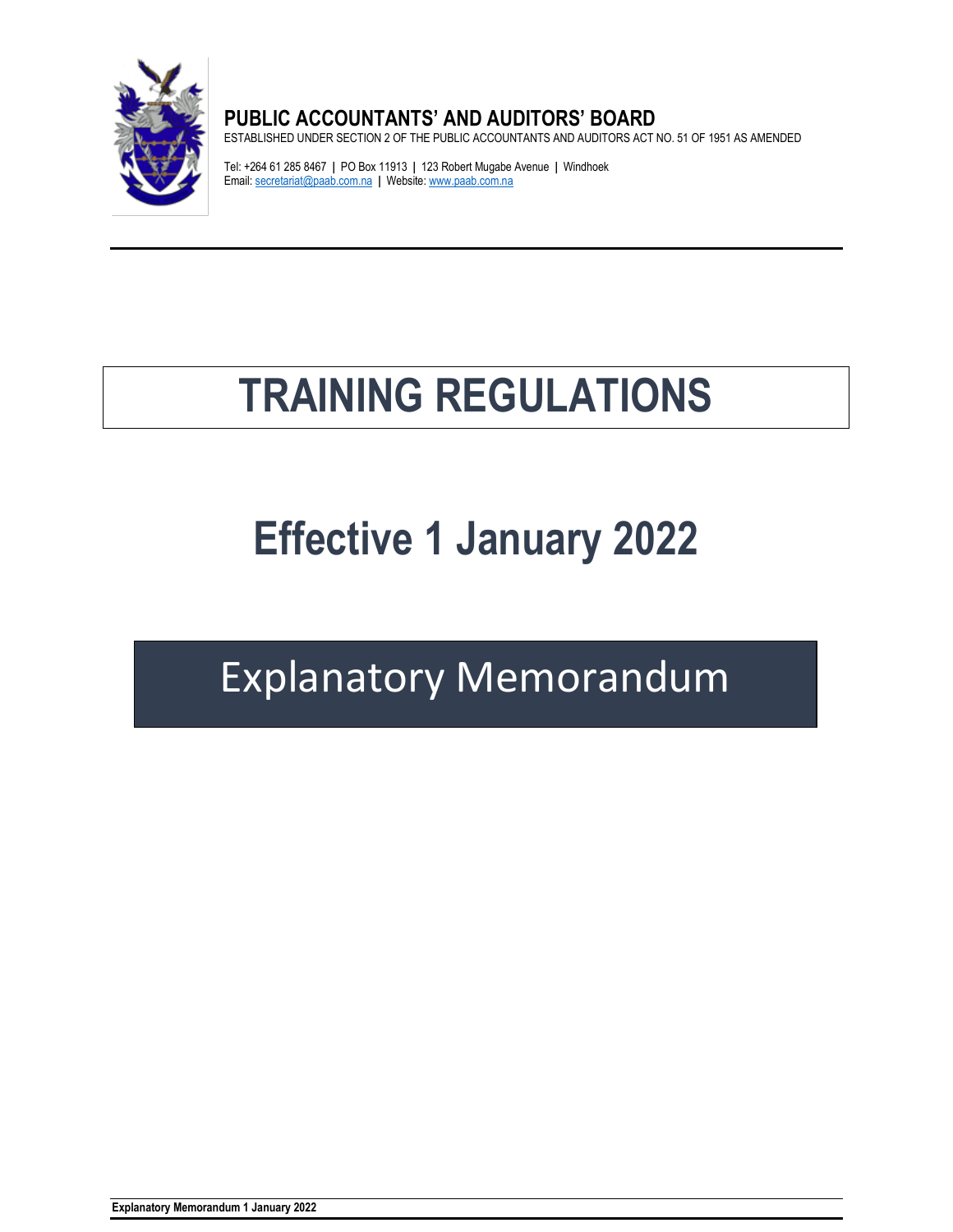

#### **INTRODUCTION**

The purpose of this document is to outline and provide a brief interpretative explanation for the most significant changes to the Training Regulations.

Please note that this document is merely to be used for clarification of certain clauses in the Regulations and can be taken into account in the interpretation of the Regulations. It does not replace the Regulations.

#### **OVERALL CHANGES**

- The inclusion of the ACCA qualification in more detail as an alternative academic path, to cater for information presented to training offices on the CA/ACCA Comparison.
- Explicitly stating that all submissions relating to training contracts to be done on TCMS.
- Unprofessional conduct has been changed to **punishable conduct.**
- Additions were made to cater for in-person and remote working
- The following templates were included:
	- $\circ$  Template 1 Notification letter for potential contravention of the academic progress rule
	- $\circ$  Template 3 Notification letter for failure to submit the assessment forms on a timely basis
	- o Template 6 Affidavit

#### **PARAGRAPH 3: DEFINITIONS, ABBREVIATIONS AND ACRONYMS**

#### **The following key definitions have been added:**

- ACCA Qualification
- Academic recess
- Applied Knowledge
- Applied Skills
- Competence
- Relevant work experience

#### **PARAGRAPH 4: REQUIREMENTS FOR ACCREDITATION AND RE-ACCREDITATION AS A TRAINING OFFICE**

• Determination of the risk rating of a training office was enhanced in detail.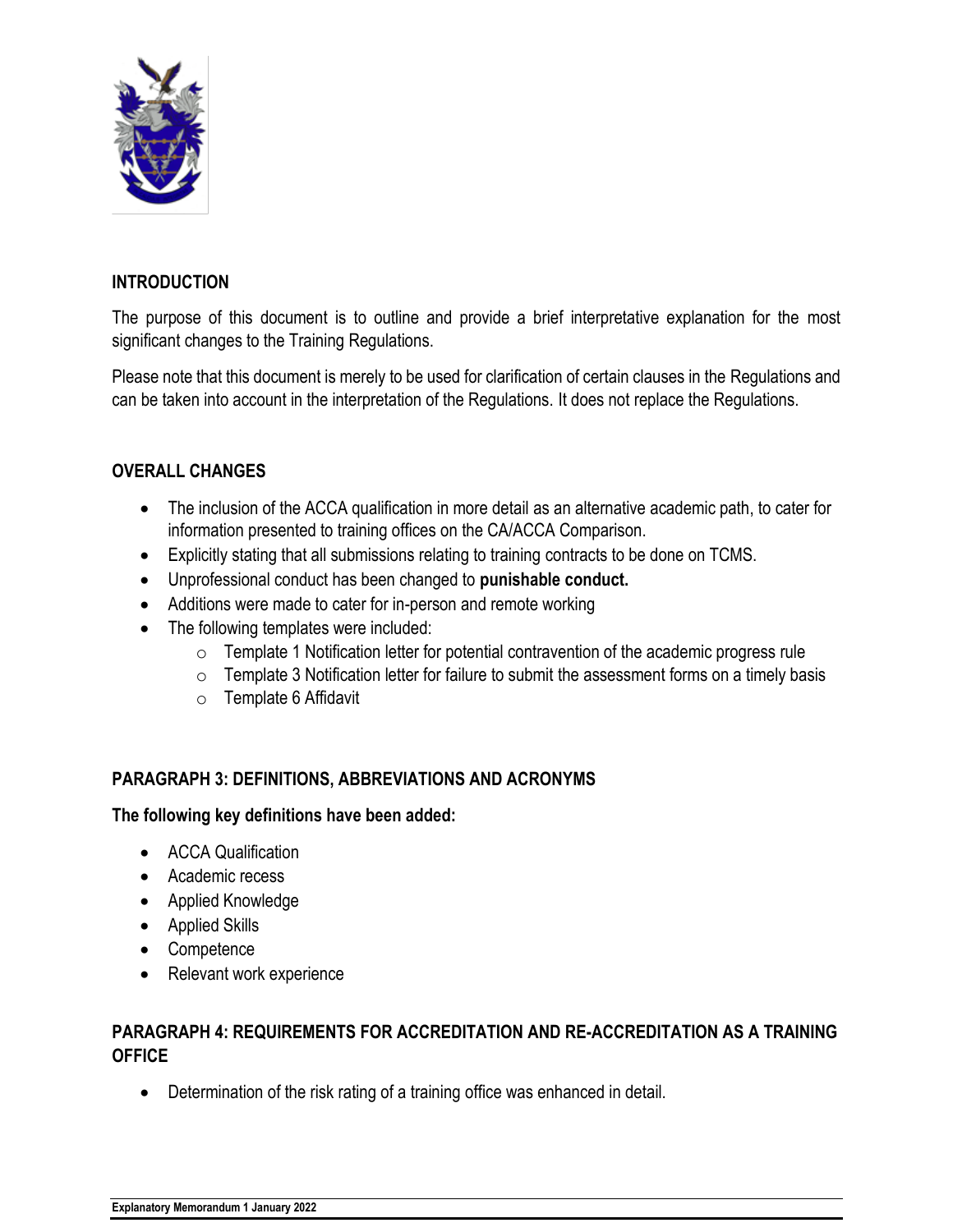

#### **PARAGRAPH 5: LAPSE OR CANCELLATION OF ACCREDITATION**

• For training office that achieves "very high" risk ratings for two successive re-accreditation visits it will no longer be automatically de-accredited but **may** be de-accredited, at the discretion of PAAB.

#### **PARAGRAPH 7: REGISTRATION REQUIREMENTS (TRAINING OFFICER)**

- More detail was added to who can be appointed as a training officer at more than one separate, unrelated training offices (taking Office of the Auditor General into consideration).
- Inclusion of training officer must have qualified as a member of either of the accredited professional bodies.

#### **PARAGRAPH 10: LIABILITY FOR FEES AND REIMBURSEMENT IN RESPECT OF SUCH FEES**

• Late lodgement fees shall be payable on all contract changes on TCMS being registration, cancellation, discharge, completion, academic remission, academic recess, suspension and RPL. Previously late lodgement was only charged on registrations.

#### **PARAGRAPH 14: ENTRY REQUIREMENTS FOR A TRAINING CONTRACT**

• Inclusion of the ACCA qualification and ACCA Advanced Diploma in Accounting and Business as alternative entry requirements

#### **PARAGRAPH 16: TERMS AND HOURS OF A TRAINING CONTRACT**

- Inclusion of the ACCA qualification route at the start of the training contract
- Inclusion of the ACCA qualification route effect on a basic term of the contract when academic remission is granted.

#### **PARAGRAPH 21: CANCELLATION OF A TRAINING CONTRACT**

• Cancellation must be applied for on TCMS within 30 days **before** and not after the trainee accountant's departure from the training office. This is to ensure that all documentation is signed by both trainee and training officer.